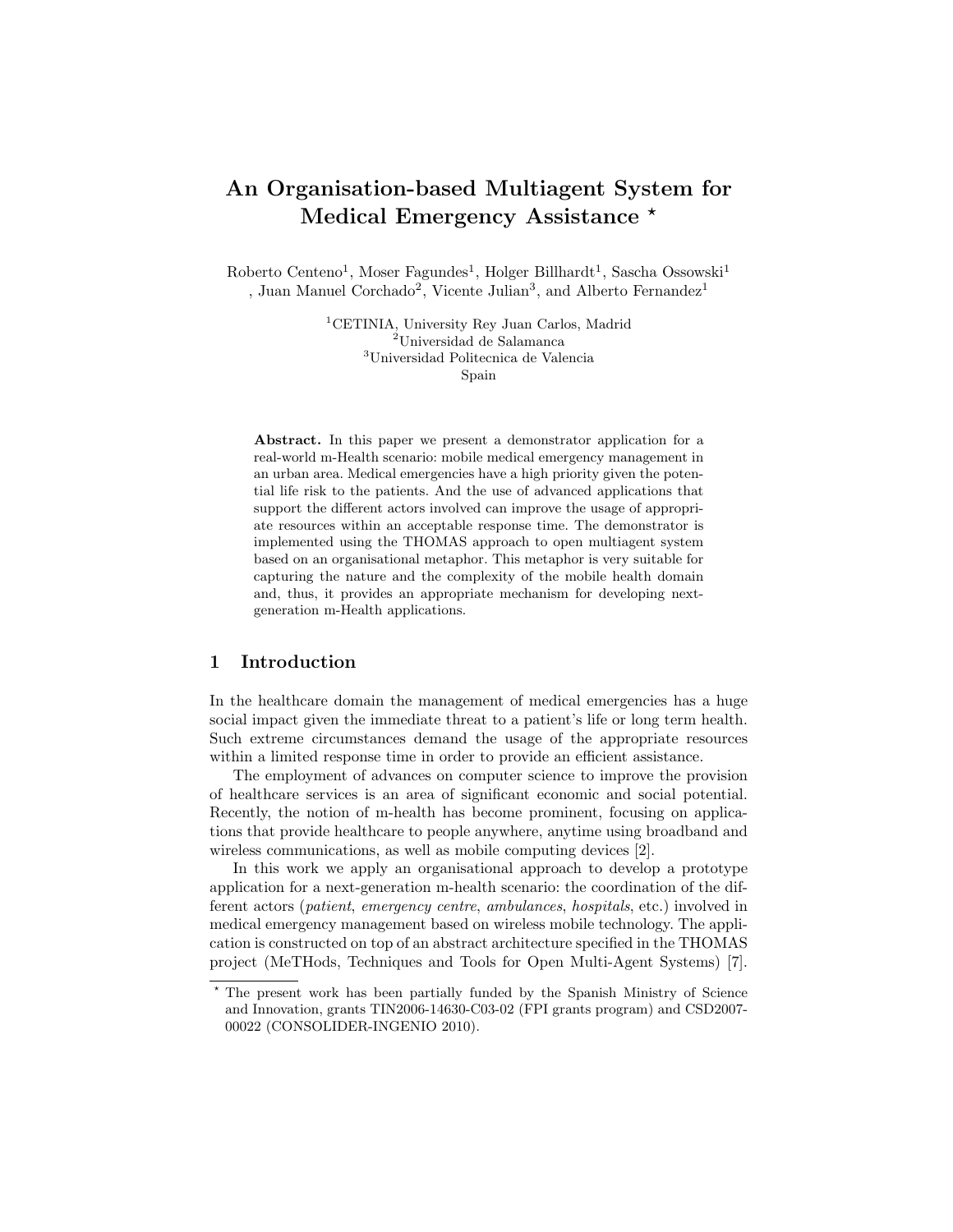The THOMAS platform uses the notion of organisation as a key abstraction to build MAS in open environments. It defines an abstract architecture, as well as a software platform, where agents interact according to norms and rules put forward by the organisational structure. Furthermore, the THOMAS platform allows for the integration of two well established research fields: Service-Oriented computing and Multiagent Systems. Thus, it provides a way to build Service-Oriented Multi-Agent Systems (SOMAS) – an approach proposed recently [5].

Our system is based on real-world data provided by the Medical Emergency Service of the Region of Madrid (SUMMA112). This service handles the medical emergencies, including the transportation of patients to hospitals. It counts with approximately 100 call operators, 36 medical doctors, 36 coordination technicians and 83 vehicles (ambulances and helicopters). Its emergency centre receives more than 1.200.000 emergency calls per year almost one call each 30 seconds, and around 60.000 of them are classified as situations of life risk.

The paper is organised as follows. Section 2 describes how the medical emergencies can be modelled as an organisation. Section 3 presents the application prototype designed to deal with these problems. Section 4 explains a case study chosen to illustrate how the application works. Finally, section 5 concludes and points out some future lines of work.

# 2 mHealth as an Organisation

A typical medical emergency assistance starts when a patient calls SUMMA112, asking for assistance. The call is received by an Operator, who gathers the initial data from the patient. Then she forwards the call to a Medical Doctor, who assigns the resources to attend the request according to its evaluation, however it does not mobilise the resource. Technicians do this task by assigning mobile units taking into account their availability, distance and time to reach the patient, type of resource (ambulances with different capabilities and available resources from other organisations, such as Red Cross, Civil Protection). Finally, according to the patient condition, she is transported to a hospital.

Analysing this typical scenario, we have determined basically the following actors which are involved along the whole process: patients, coordinator staff, physicians, ambulances and hospitals. These participants collaborate with each other in order to obtain their goals - to assist patients as fast as possible. Most of the time they act following some protocols/norms which have been determined by some authority. The quality of the whole system depends strongly on the efficiency and effectiveness of this collaboration, that is, on the mechanisms used to organise and coordinate the interactions among the participants.

In order to address both, the nature of the application domain and its high complexity, we propose to model the medical emergency assistance system as a multiagent organisation. In particular, following the framework proposed in [3], we have modelled a mHealth organisation as a particular type of organised multiagent system which is endowed with an organisational mechanism based on norms and roles. The participants in a medical emergency event will be repre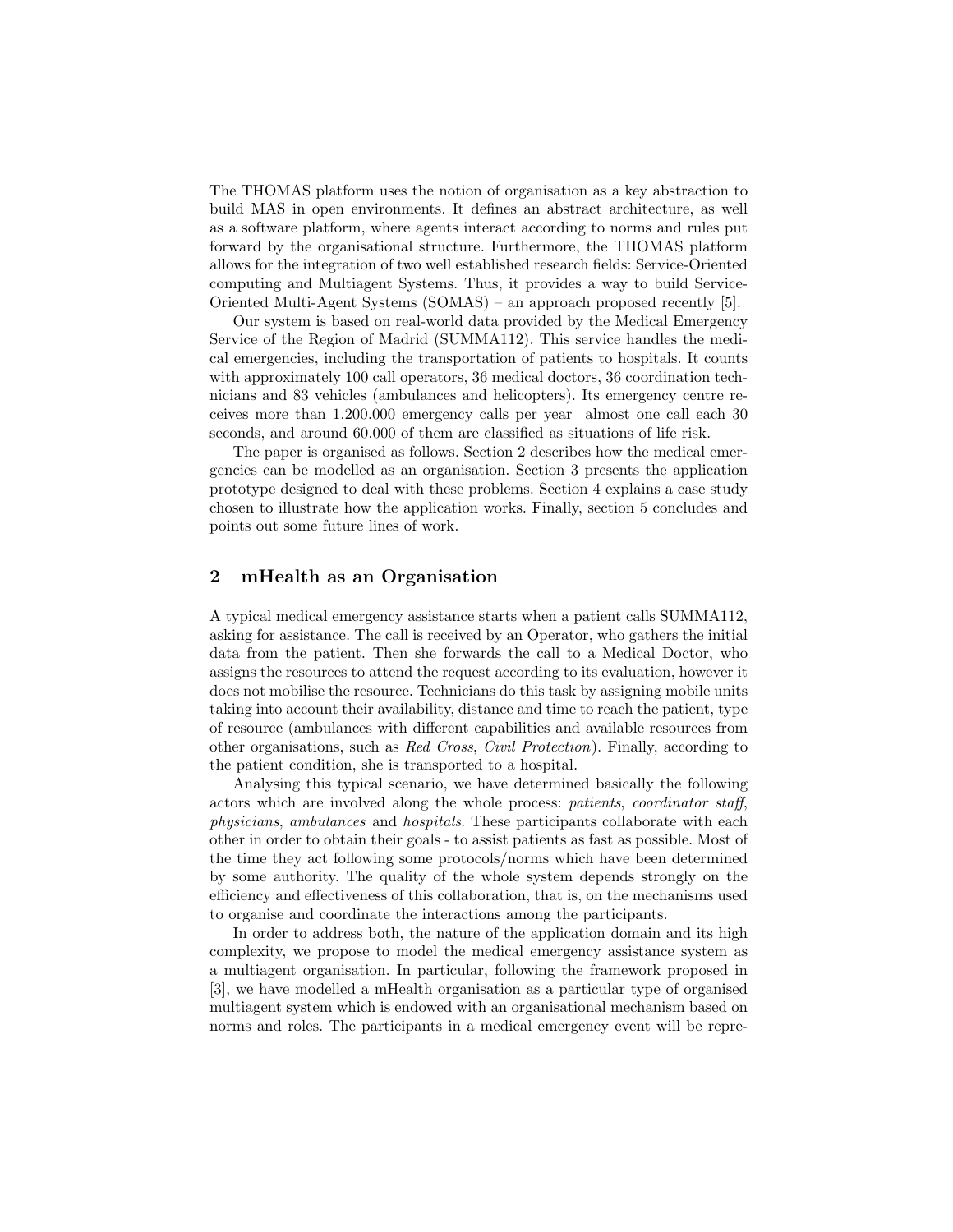sented by agents that join the organisation playing a particular role. Regarding intervention protocols, they will be modelled as norms that are shared by all participants – agents – within the organisation. We assume that norm compliance is effectively assured through the organisational mechanism. That is, in the realm of the framework in [3], the organisational mechanism used can be classified as a regulative coercive organisational mechanism.

We have identified the following basic roles within medical emergency assistance processes:

- Patient: agents playing role patient represent potential users of medical emergency assistance.
- Hospital: this role represents a hospital within the organisation.
- Ambulance: agents joining the organisation with the role ambulance are representing an ambulance vehicle together with the human resources assigned to it. In our current prototype, we do not differentiate between ambulance vehicles of different types – all emergency vehicles are assumed to offer the same services.
- Emergency-Coordinator: this agent is the main piece in the mHealth organisation. An agent playing this role is able to receive emergency calls from patients, and to find the "best" ambulance for each case, thus performing the high-level management of the emergency assistance procedure.

Whereas the roles *Patient*, *Hospital*, and *Ambulance* can be joined by more than one agent, the role Emergency-Coordinator can only be joined by one agent within the mHealth organisation.

Regarding the functional structure of the organisation, we have specified a set of norms that define the possible action patterns that can take place. We have used a very simple set of norms defining:  $i$ ) permissions, and  $ii$ ) obligations. Some examples for the used norms are the following:

- $\mathcal{N}_1$ : OBLIGATION is $Playing(a_i, Ambalance) \wedge isPlaying(a_j, Patient)$  EX-ECUTE  $\mathit{takePattern}(a_i, a_j)$  WHEN  $\mathit{assignMission}(a_i, a_j)$
- $\mathcal{N}_2$ : OBLIGATION is Playing(a<sub>i</sub>, Hospital)  $\wedge$  is Playing(a<sub>j</sub>, Patient) EX-ECUTE beAdmited $(a_i, a_i)$  WHEN hasMedicalEmergency $(a_i)$
- $\mathcal{N}_3$ : PERMISSION is $Playing(a_i, Patient) \wedge isPlaying(a_j, Emergency-Coordinator)$  $\text{EXECUTE}$  emergencyCall $(a_i, a_j)$

Finally, the identified entities in the process of medical emergency assistance can be classified into two classes:  $i$ ) active entities whose actions are driven from objectives and that possess a certain degree of freedom in their actions, and  $ii)$  entities that actually act as providers of certain services (e.g. find an ambulance, an hospital, etc.). The former - active entities - will be matched as agents populating the organisation, playing the defined roles. Non-active entities will be considered as resources which can be accessed by agents within the organisation.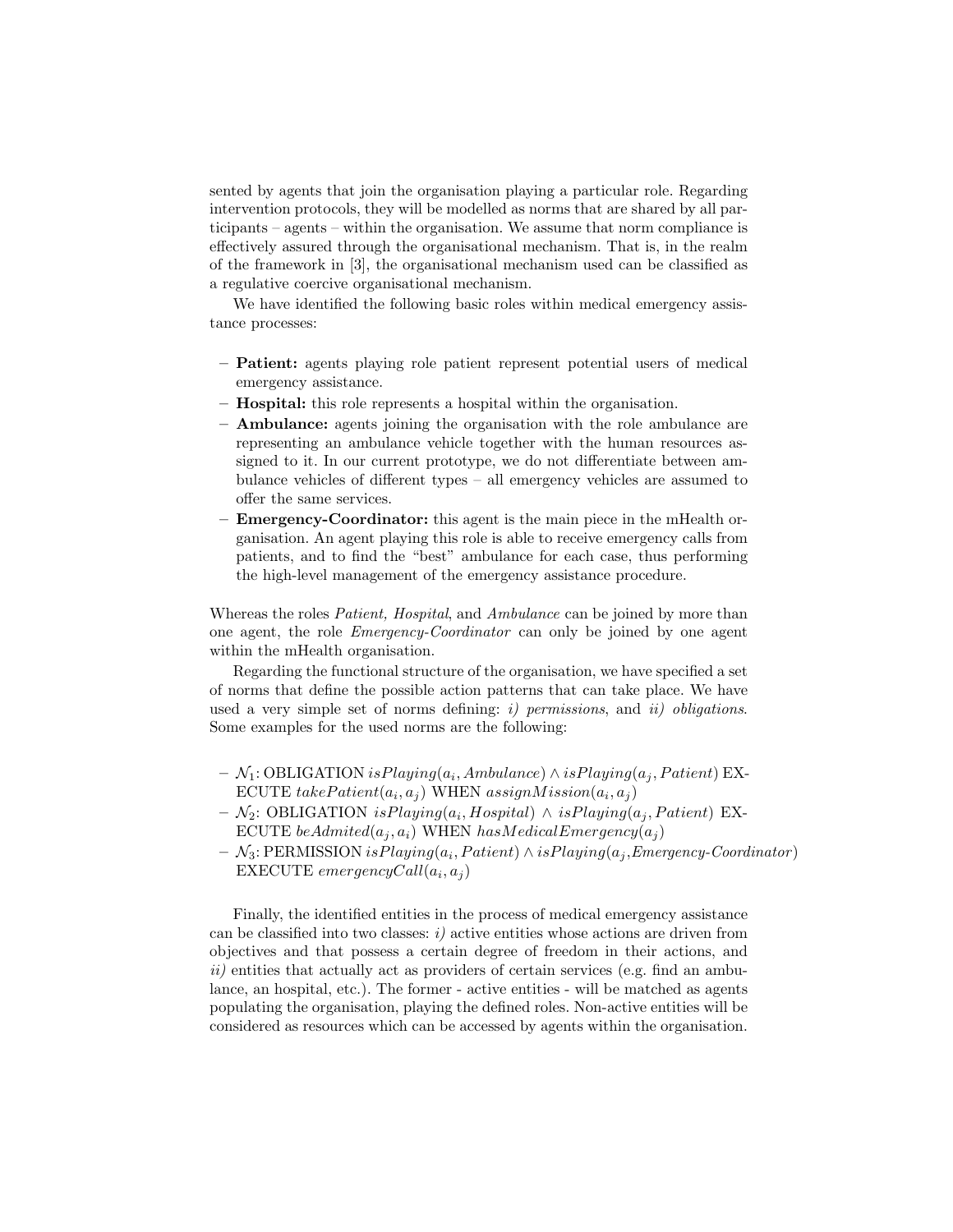# 3 System Architecture

The aim of our work is to build a system that provides decision support and value added services to the participants who are involved in medical emergency assistances - physicians, patients, hospitals and coordination staff. Following the design proposed in section 2, we have implemented a prototype of the mHealth organisation. In that prototype, the mHealth organisation has been populated with one type of agent for each possible role in the organisation. Thus, we have implemented a Patient agent, Hospital agent, Ambulance agent and a SUMMA agent. The latter plays the role *emergency-coordinator*. All agents have been implement as norm-compliant, that is, they always obey the existing norms.

Regarding the non-active entities, we have modelled them as web services because they only provide a static functionality without following intentions or objectives. We have designed a new role and a new type of agent – Services-Provider – which is in charge of providing the web services that implement the non-active entities. Agents which play this role have the obligation to answer when they receives a request of a web service call.

The web services used to implement the resources are the following:

- $-$  *Emergency Centre Finder*: this service finds the responsible emergency coordinator for a given location. The result of the invocation of this service will be the identifier of an agent which is playing the *emergency-coordinator* role – in our system this role will be played by the SUMMA112 agent.
- Medical Record Store: it allows agents to store and retrieve patients' medical history information trough an user name and password.
- $-$  *Ambulance Finder*: This service is an internal service for the emergencycoordinator centre, thus, it can be accessible only by the SUMMA112 agent. The service is able to find an ambulance for a particular patient, taking into account information such as his position, his symptoms, etc.
- Hospital Finder : this service is similar to ambulance finder service. It is only accessible for agents which are playing the ambulance role because of they have the obligation to find a hospital when a patient needs to be admitted. The service is able to find a hospital taking into account the patient's position, symptoms, etc.

The main advantage of implementing the non-active entity as web services, specially the ambulance and hospital finder, is that we can easily compare different strategies to assign ambulances and hospitals to patients, simply providing a new implementation of these web services. In the current version both, ambulance finder and hospital finder, return the closest ambulance and the closest hospital (able to treat the diagnosed disease) to the patient's location.

We have developed our prototype on top of the THOMAS platform [1]. This platform has been chosen because, on one hand, it uses the organizational paradigm and allows to define the multiagent system based on roles and norms that regulate the agents' behaviours. On the other hand it allows the integration of open multiagent systems and web services. The web services have been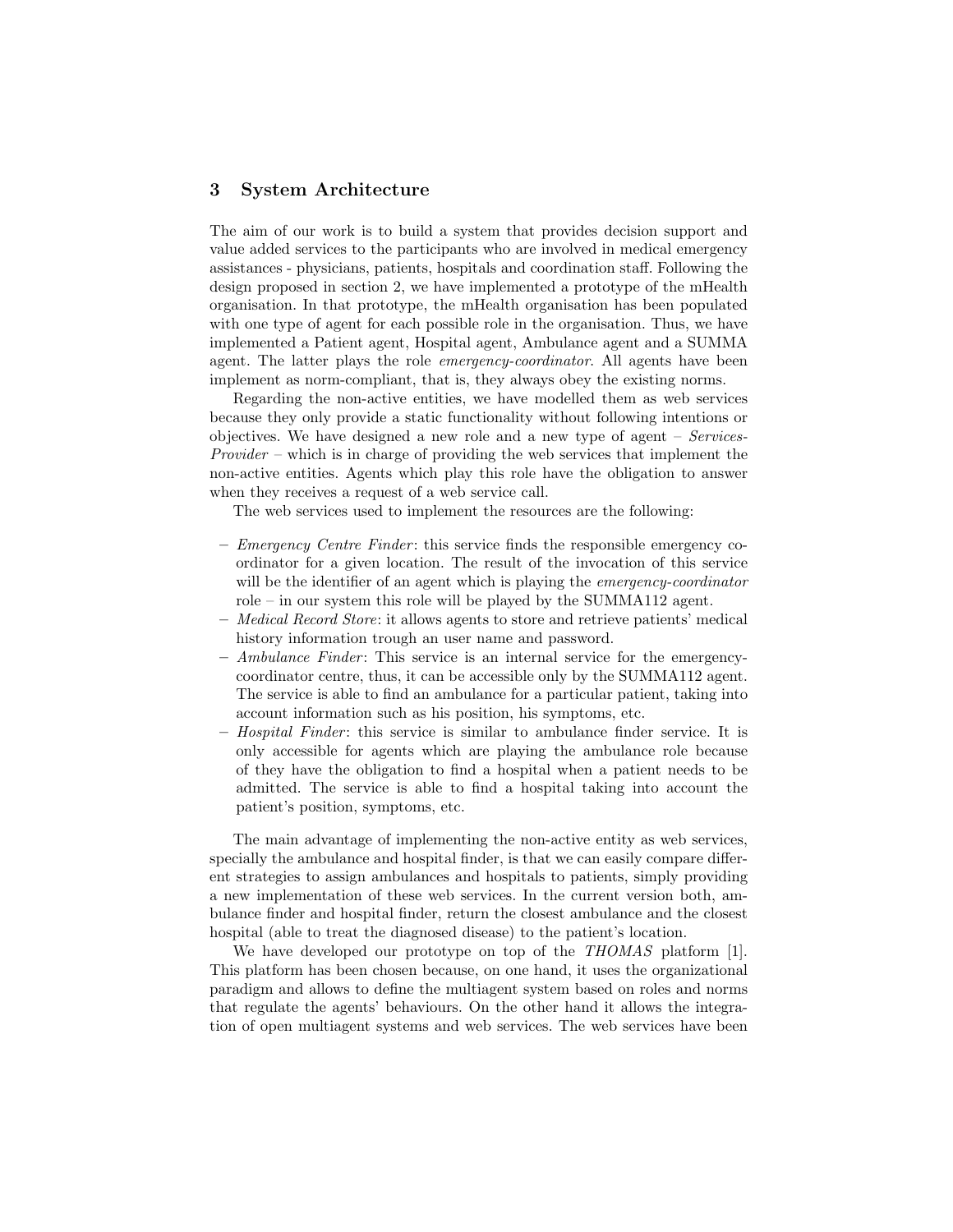specified using the standards OWL-S and WSDL. This makes it possible to use standard techniques for service discovery, composition, etc.

# 3.1 THOMAS Platform

The THOMAS platform implements an abstract architecture for open multiagent systems based on the organisational paradigm. The agents have access to the functionality offered by THOMAS through a range of services included in several modules. The main components of THOMAS are the following:

- Service Facilitator (SF): this component provides simple and complex services to the active agents and organisations. Basically, its functionality is like a yellow page service and a service descriptor in charge of providing a green page service.
- *Organisation Manager Service (OMS)*: it is mainly responsible of the management of the organisations and their entities. It allows to create and to manage organisations.
- $-$  Platform Kernel (PK): it maintains basic management services for an agent platform; it is in charge of communication between agents, etc.

Besides the possibility to structure an application through the concept of organisation, THOMAS allows for a seamless integration of multiagent systems with web services. Web services can be included and can be registered in the service facilitator by means of the services provider agents.

#### 3.2 Spatial Environment Simulator

In order to evaluate our system we have created a spatial environment simulation tool in which the mHealth organisation can be embedded. The environment simulator is an independent module that captures key features of our problem domain. It has two fundamental functions:  $i$ ) it allows to set up agents (and thus, organisations), and  $ii$ ) it recompiles information about the actions that take place in the organisation.

The agents interact with the simulator through a request protocol, where the agents request the execution of an action. The simulator executes that action if the agent plays the required role. The THOMAS platform provides the information about the agents and their roles. In our case, three roles are represented in the physical environment: patient, hospital and ambulance. Once the simulation starts, the environment is constantly updated. Basically, the simulator controls the location of each agent along the time as well as their displacements.

Figure 1 shows the set of available actions for each role as well as the simulator design. Patients have only one available action which consists of informing their position in the map. The hospitals are able to accept or refuse patients brought by the ambulances, as well as to release the patients. Finally, the ambulances are able to catch patients that ask for help, release patients at the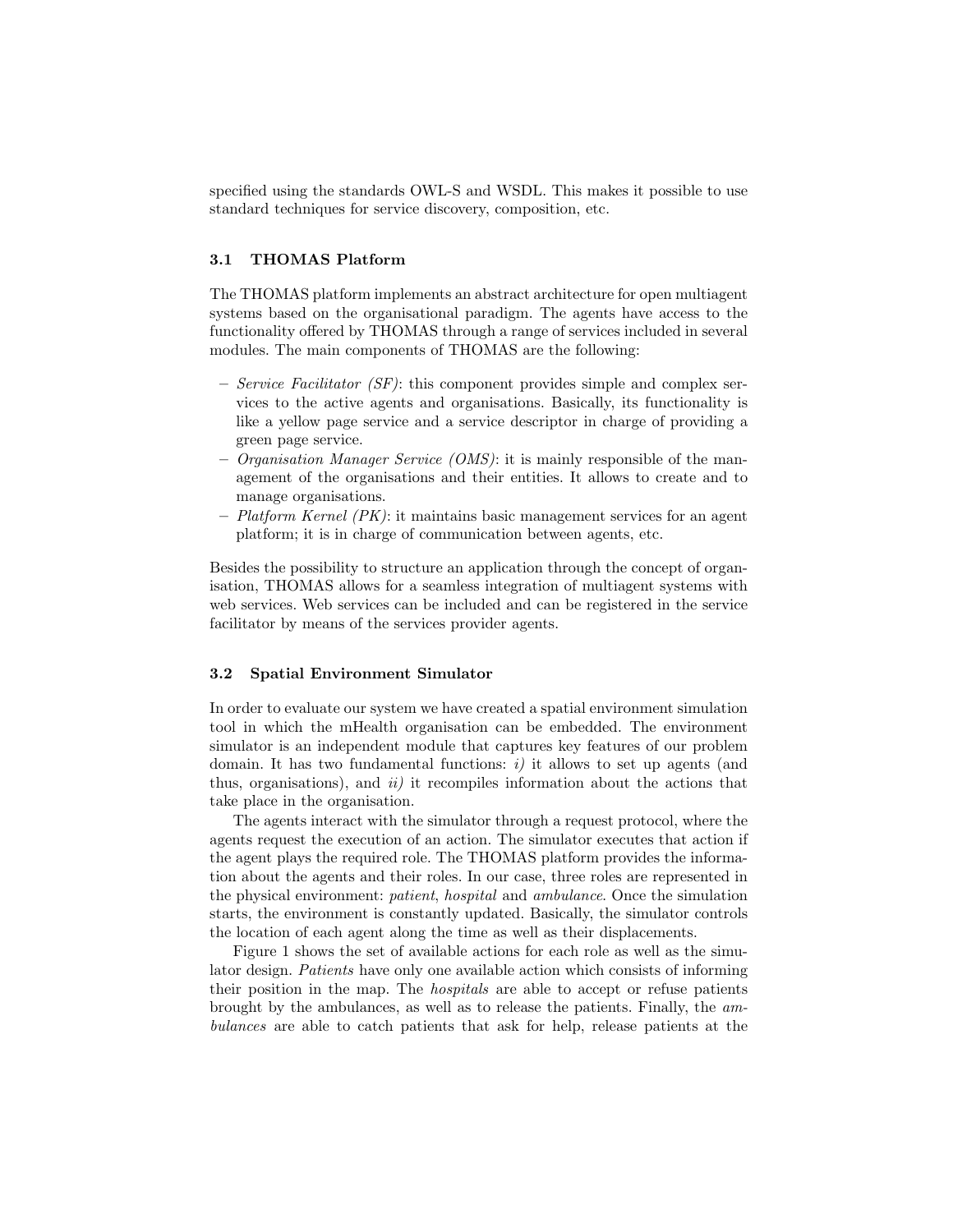

Fig. 1. Simulator design and set of available actions for each role

hospitals, and move around the physical environment by specifying a destination position (complex routes can be composed by specifying a sequence of positions). The simulation tool is composed of a control layer which handles the agent interactions, and a graphical interface that presents the current state of the system. In Figure 1 the graphical interface shows a simulation with one ambulance  $(Ambulance1)$ , one patient  $(Patient1)$ , and four hospitals  $(Cantoblanco,$ GregorioMaranon, RamonCajal, Mostoles).

## 4 Case Study

In this section we present an example of a concrete use case that has been simulated using the mHealth organisation.

In this scenario, Bob is a British tourist visiting Madrid. He suddenly feels a strong pain in his chest and as it is his first time in Madrid, he does not know what he should do. He has his personal agent which joins the mHealth organisation as patient. Immediately, the patient looks for a service that provides the functionality of looking for a medical emergency centre. The services provider agent, using its web service, returns the SUMMA112's identifier and a form for specifying personal data and symptoms.

Once Bob has selected his symptoms the form is sent to the SUMMA112 agent. It uses its classification method to make a decision about Bob's case. The preliminary diagnosis says that Bob may be suffering a hearth attack. Therefore, he is classified as a patient that needs an ambulance urgently. The SUMMA112 agent uses its ambulance finder service to select the most adequate ambulance to take Bob. In that case, the closest ambulance to Bob is ambulance3 so the  $SUMMA112$  agent assigns a new mission to take Bob. The ambulance agents have the obligation to take a patient when he needs a medical emergency assistance. Thus, *ambulance3* accepts the mission and goes to take Bob immediately.

While *ambulance3* is going to take  $Bob$ , the *ambulance* agent uses the service "medical record store" to retrieve Bob's medical history. This is an important characteristic because it helps the physicians in the ambulances to make a preliminary decision before actually seeing the patient.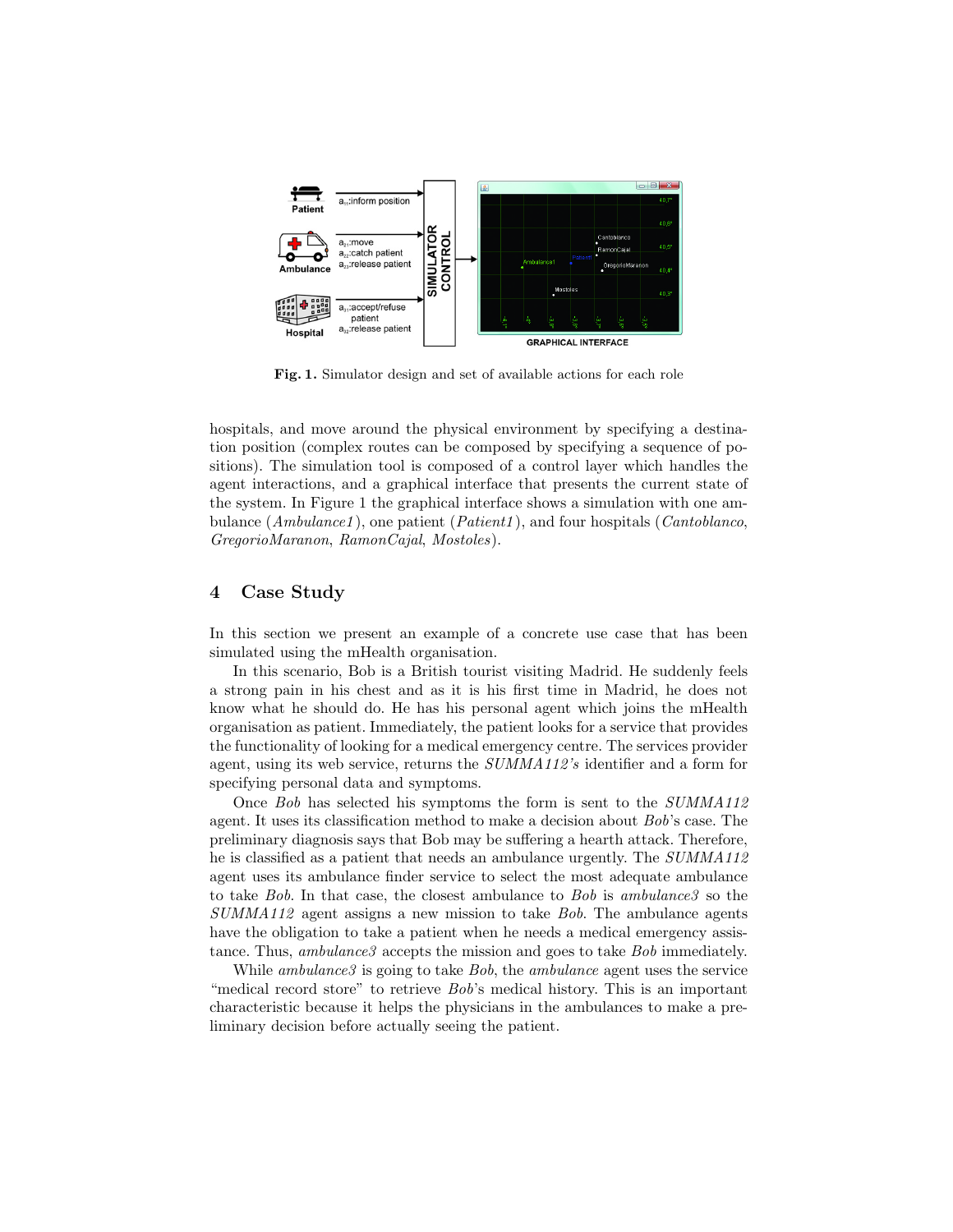When *ambulance3* arrives at *Bob*'s location, the physician performs an "in situ" diagnosis and decides to which hospital Bob should be taken. The *ambu*lance agent in ambulance 3 supports this decision by using the *hospital finder* service. Taking into account Bob's location, symptoms and diagnosis, as well as the available units in the medical centres, the Fuenlabrada hospital is selected because is the nearest hospital which is able to treat heart attacks. Since hospital agents have the obligation to admit patients if they have the capacity, Bob is admitted at the Fuenlabrada hospital. The hospital agent informs the SUMMA112 agent about this fact and the SUMMA112 agent closes the case.

In this scenario we have populated the organisation with 31 agents playing the hospital role, 60 agents playing the role ambulance and one SUMMA112 agent which is playing the emergency-coordinator role. The information of the hospitals (location, bed capacities, etc.) correspond to the hospitals located in the Region of Madrid. Figure 2 shows the sequence of interactions that take place within the organisation in this scenario.



Fig. 2. Case study sequence diagram

## 5 Conclusions

In this work we have presented an application of a multiagent system based on organisational principles in the healthcare domain: a prototype application for the support the processes involved in medical emergency assistance. The application provides value added services and decision support to the different actors (patient, emergency centre, ambulances, hospitals, etc.) involved in emergency assistance processes. The organisational paradigm provides a straightforward approach to model the functioning of complex application domains by means